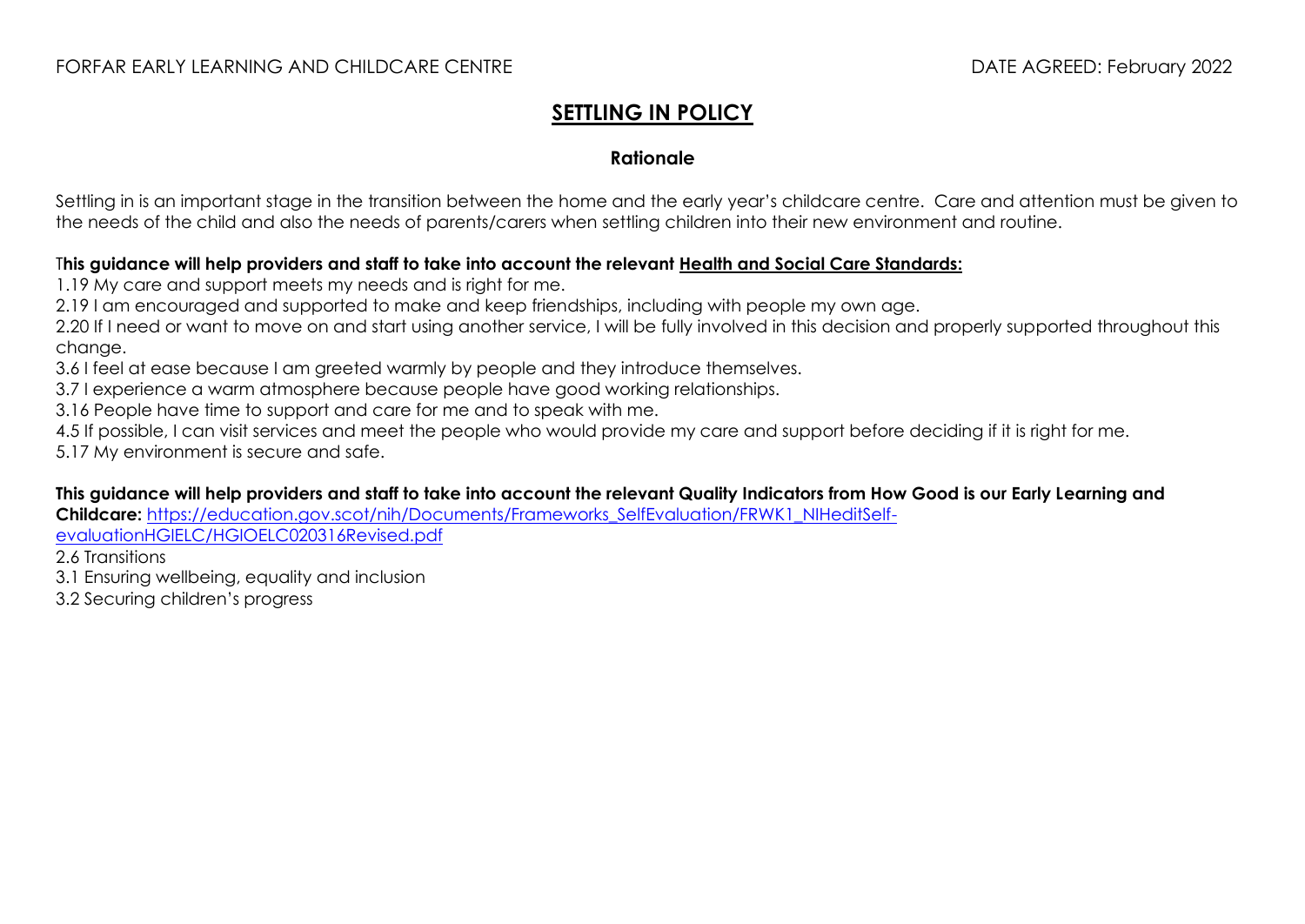# FORFAR EARLY LEARNING AND CHILDCARE CENTRE **Extractional CHILDS** DATE AGREED: February 2022

### **This policy will be monitored by/through:** local and national guidelines, policy review

| This policy will be reviewed in: | 6 months    |
|----------------------------------|-------------|
| Review Date:                     | August 2022 |
| Reviewed By:                     | Management  |